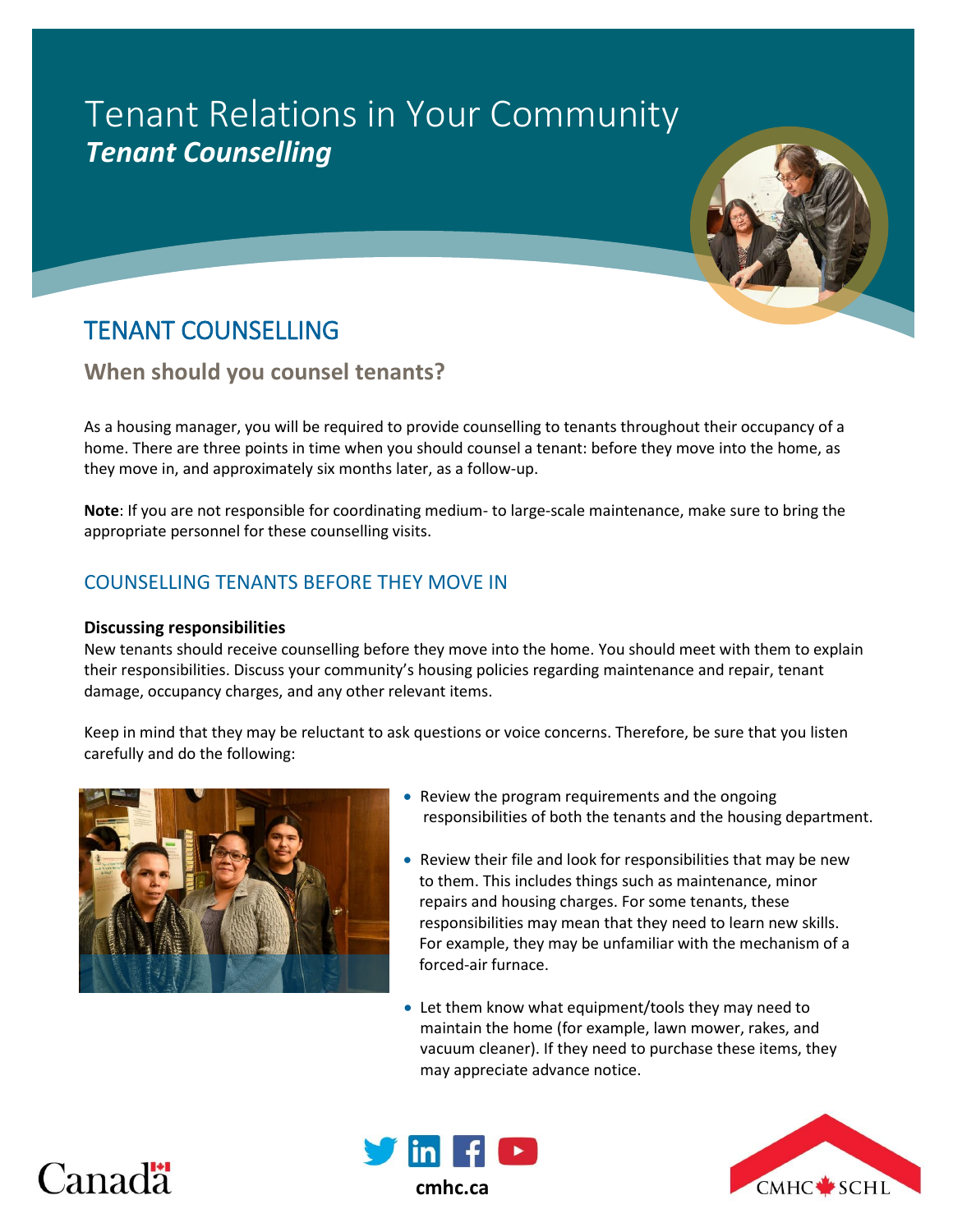#### **Housing Charges or Rental Payments**

If your community enforces a housing charge or rental payments, you will need to discuss with tenants how payments can be made. There are four common payment methods:

- If tenants are receiving social assistance benefits, see if you can arrange to have the payments sent directly to the housing department. This will ensure that tenants do not fall into arrears.
- Tenants may wish to pay by cheque. Be sure that they write their account number and their full name on the cheque. Post-dated cheques are acceptable and can be provided for several months at a time.
- Alternatively, tenants may wish to pay in cash. If they choose this option, stress that the payment must be made on or before the first of each month. Tenants should always ask for, and be provided with, a receipt.
- Others may choose to make preauthorized payments that are automatically taken from their bank account on the due date. Ask tenants to give you a void cheque so that you can record the account number.

Remind tenants that they should contact the office right away if they have a problem with their payment.

## COUNSELLING TENANTS WHO ARE READY TO MOVE IN

When tenants are ready to move into the home, you will need to conduct another counselling visit. You may want to consider bringing a technical support representative with you during this visit. You will be covering a lot of information at this stage, some of which was discussed previously, but which is worth repeating.

Some of the counselling activities that you should plan:

- Review the rental-lease agreement to ensure that tenants know and understand their responsibilities and the consequences of violating the lease.
- **•** Complete a move-in inspection report to confirm the condition of the home before occupancy. The tenants should be with you to help identify any problems. Provide them with a copy of the report and keep one for your files.
- Explain and demonstrate the purpose of items such as the home's air exchanger, heating system, exhaust fans, circuit breakers and smoke detectors. Explain how they work and the importance of using and maintaining them properly.



 $2<sub>2</sub>$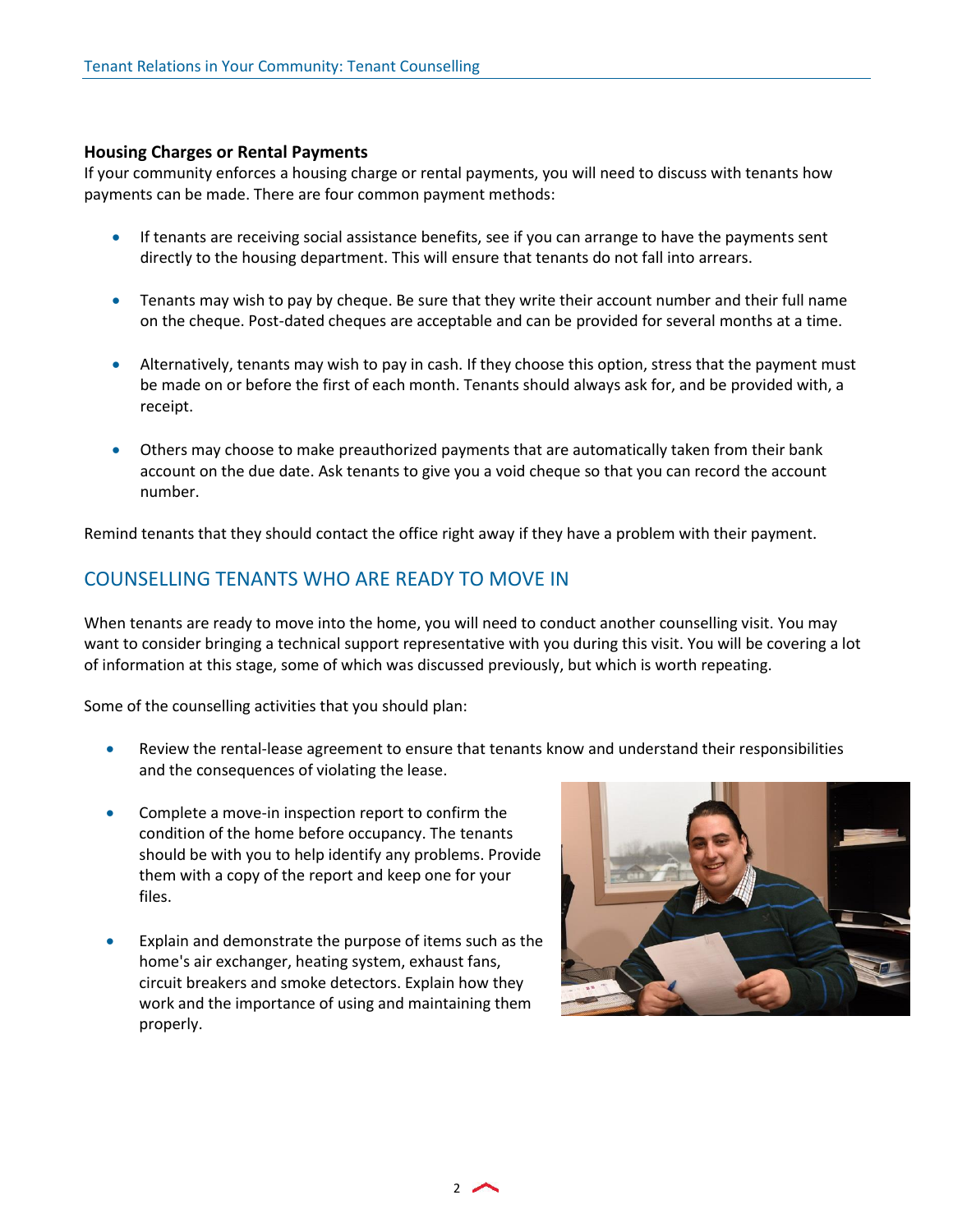- Check for household appliances or features that are covered under a warranty or manufacturer's guarantee (such as air exchangers and furnaces). Review the warranties with tenants and discuss the importance of reporting defects. Fill out the warranty forms and return them immediately to the manufacturer. Make copies for your files.
- Remind tenants of the importance of practising safety in the home. Suggest that they plan and practise using a fire escape route.
- Suggest that they prepare an emergency kit in case of power loss. This could include a flashlight (with batteries), candles and matches. It is also a good idea to have a supply of water and a basic first-aid kit stored in the house.
- Provide a list of emergency numbers to keep by the telephone (for example, the fire department, police, hospital, ambulance).

# COUNSELLING AS PART OF A FOLLOW-UP VISIT SIX MONTHS LATER

Post-occupancy counselling provides an opportunity to visit tenants in their home and discuss concerns or problems. A follow-up visit should take place about six months after occupancy. Remember that preparation is the key to successful counselling interviews.

Your visit starts before you arrive at the home, so be sure that you:

- Make an appointment;
- Suggest that tenants prepare a list of questions or concerns they have about the house; and
- Review their file to see if there have been any problems.

Complete the following activities during the home visit:



- Review the responsibilities of the tenants and the housing department. Although you've already discussed these items, try to be patient. Tenants can only benefit from hearing the important points one more time.
- Walk through the home to determine if there are maintenance problems and repair needs. If necessary, develop an action plan to resolve the issues.
- Monitor and keep records of home deficiencies. If action is required, plan to follow up.
- Look for health and safety hazards around the home, such as items stored too close to the wood stove or furnace, or matches or other hazardous products within the reach of children. Discuss why these are unsafe and suggest that they be removed.

3